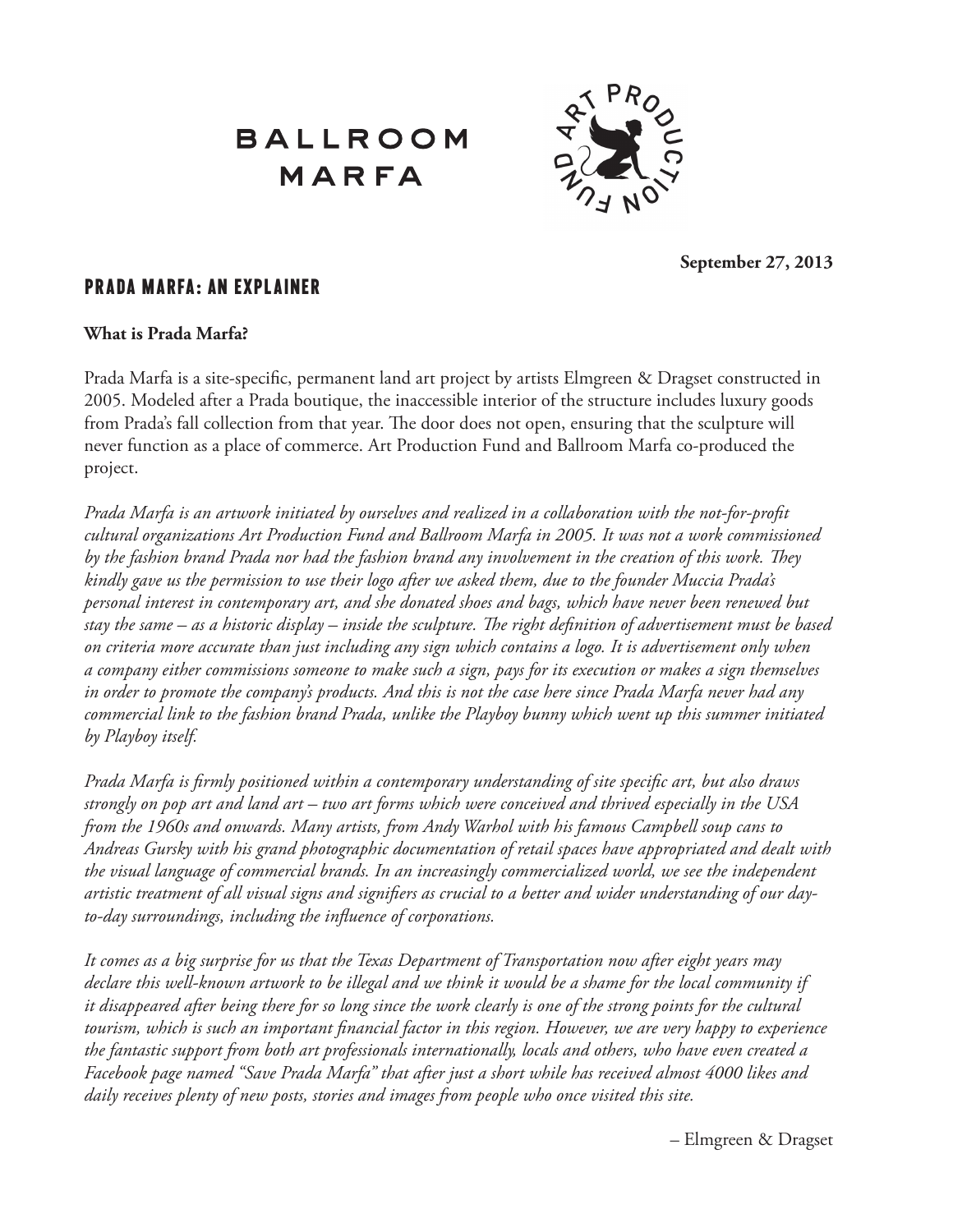

*Within our 13 years of producing and presenting important public art, few works have been as eagerly embraced than Prada Marfa by Elmgreen & Dragset. With full integrity, the artists refused for us to ask any corporation, especially Prada, for monetary donations to support the making of this project. It took us over a year of intense fundraising from local and international private patrons to realize this authentic and pure permanent artwork. The family of the late Walter Alton "Slim" Brown, even generously contributed to the project by lending their land. Great public art empowers people and gives them alternate ways to understand the times that we live in; Prada Marfa is a civic gift that has become one of the great worldwide pop icons.*

> - Yvonne Force Villareal & Doreen Remen Co-founders, Art Production Fund

*Prada Marfa is a living sculpture, an installation that has taken on a life of its own. In the eight years since its creation, Elmgreen & Dragset's work has become part of the cultural and physical landscape of Far West Texas. At the same time it has entered into international art history discourse. It's part of what people think of when they think of Marfa, either as art lovers on a pilgrimage, or as surprised passersby.*

*It's also a non-profit project — supported entirely by funds from foundations and individuals — and the antithesis of commercialism. Prada Marfa is an embodiment of the Ballroom Marfa mission to combine innovation and accessibility without compromising on either front. We are encouraging engagement with art. Prada Marfa has been a precursor to other public art projects in Marfa, from temporary installations to our current work creating a community gathering place and performance venue with the Drive-In.*

> - Fairfax Dorn Co-founder and Executive Director, Ballroom Marfa

#### **Where is Prada Marfa?**

Despite its name, the sculpture is not located in Marfa, but 37 miles northwest on highway 90 in Jeff Davis county, just outside of the town of Valentine, TX.

#### **Who are Elmgreen & Dragset?**

Working together since 1995 and drawing from disciplines as varied as institutional critique, social politics, performance and architecture, Michael Elmgreen and Ingar Dragset's interdisciplinary practice reconfigures the familiar with characteristic wit and subversive humor. The static, staged environments they have presented across the world question our expectations by enacting paradoxical, seemingly misplaced scenarios that challenge our habitual notions, often to surprising or shocking effect. As a result, throughout their collaborative artistic partnership, Elmgreen & Dragset, from Denmark and Norway respectively, have redefined the way in which art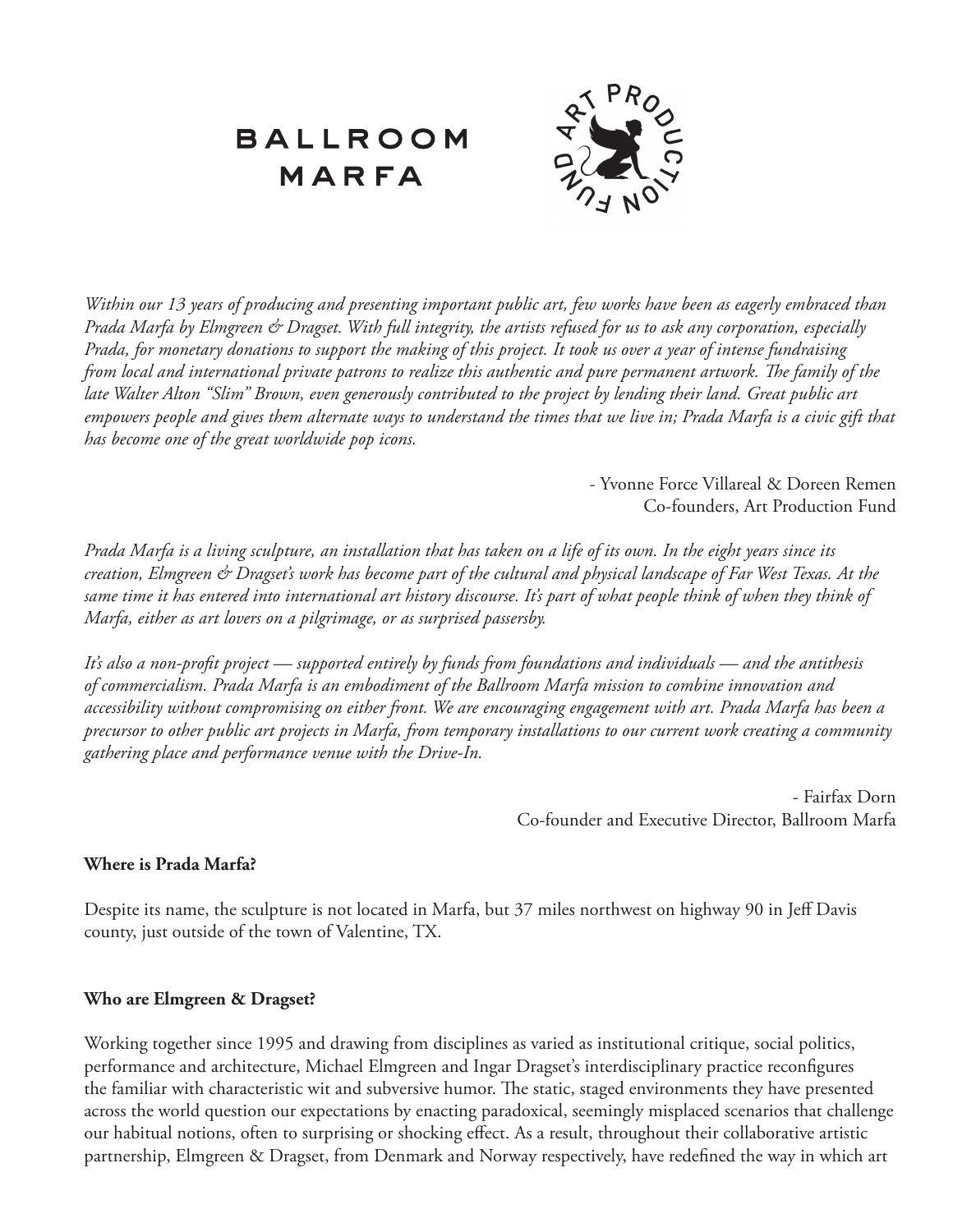

is presented and experienced.

Michael Elmgreen (born 1961 in Copenhagen, Denmark) and Ingar Dragset (born 1969 in Trondheim, Norway), based in Berlin and London, have worked together as an artist duo since 1995. They have held numerous solo exhibitions in art institutions worldwide, including the Museum Boijmans van Beuningen in Rotterdam (2011), ZKM Museum of Modern Art in Karlsruhe (2010), MUSAC in Léon (2009), The Power Plant in Toronto (2006), Serpentine Gallery (2006) and Tate Modern (2004) in London, and Kunsthalle Zürich (2001). Their work has been included in the Liverpool (2012), Singapore (2011), Moscow (2011, 2007), Gwangju (2002), São Paulo (2002), Istanbul (2001), and Berlin (1998) biennials, and in 2009 they received a special mention for their exhibition The Collectors in the Nordic and Danish Pavilions at the 53rd Venice Biennale. Amongst their most well known works are Prada Marfa (2005) – a full scale replica of a Prada boutique in the middle of the Texan desert, and Short Cut (2003) – a car and a caravan breaking through the ground which was first shown in Milan and now resides in the collection of the Museum of Contemporary Art, Chicago. Recent projects include the permanent public sculpture Han in Elsinore, Denmark (2012) and the theatrical play Happy Days in the Art World, which debuted at the Performa 11 biennial in New York (2011) and was subsequently performed at the Bergen International Festival and the Royal Danish Theatre in Copenhagen (both 2012). Their winning Fourth Plinth Commission Powerless Structures, Fig. 10" – depicting a child astride his rocking horse – is on view until August 2014 in Trafalgar Square, London. Currently Elmgreen & Dragset are the curators of A Space Called Public / Hoffentlich Öffentlich, an extensive public art program taking place in Munich through September 2013. Their solo exhibition Tomorrow, a major site-specific installation in the former textile galleries of the Victoria & Albert Museum in London, will open in October 2013. Upcoming solo exhibitions by Elmgreen & Dragset will take place at the Astrup Fearnley Museet, Oslo (March 2014), PLATEAU, Seoul (summer 2014), and Statens Museum for Kunst, Copenhagen (autumn 2014).

#### **Who are Ballroom Marfa and Art Production Fund?**

Art Production Fund (APF) is a 501(c)3 non-profit organization dedicated to commissioning and producing ambitious public art projects, reaching new audiences and expanding awareness through contemporary art. It aims to provide artists with the necessary production assistance for complex, difficult-to-realize projects, often of a multidisciplinary nature. It was founded by Yvonne Force Villareal and Doreen Remen in 2000. Recent notable APF projects include Yvette Mattern's Global Rainbow in response to Hurricane Sandy, NYC (2012); Yoko Ono's Imagine Peace in Times Square, NYC (2012); and Josephine Meckseper's Manhattan Oil Project, NYC (2012).

Founded in 2003 by Virginia Lebermann and Fairfax Dorn, Ballroom Marfa is a 501(c)3 non-profit cultural arts organization in Far West Texas. Ballroom Marfa's mission is to serve international, national, regional, and local arts communities and support the work of both emerging and recognized artists working in all media. Ballroom Marfa has worked with over 200 artists, produced 28 internationally-recognized exhibitions and hosted over 100 music concerts.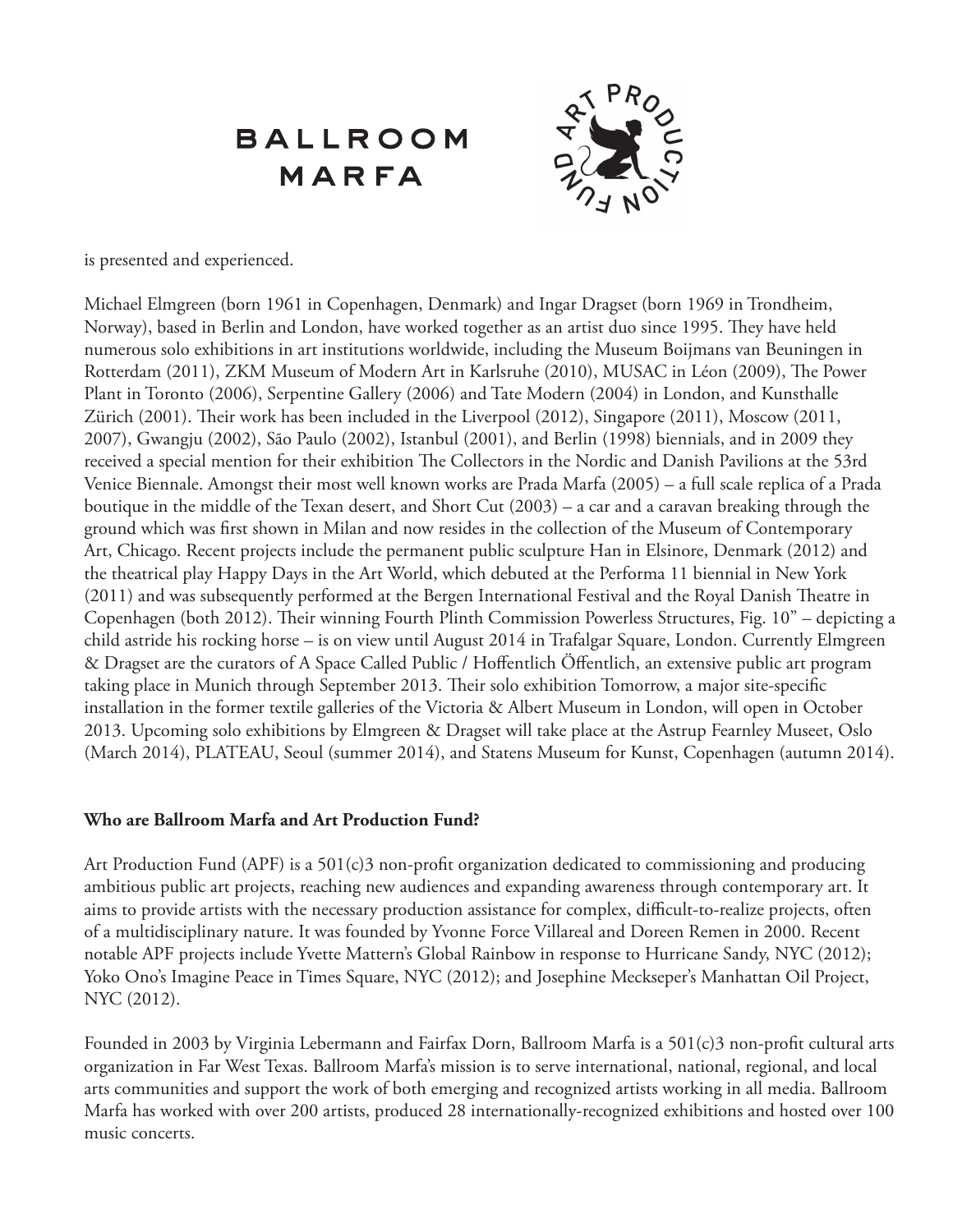

Prada Marfa is a marquee undertaking for both organizations, as it represents their shared interest in supporting projects outside of traditional gallery or museum environments.

#### **Who is Boyd Elder?**

Boyd Elder is the photogenic caretaker and site representative of Prada Marfa, making appearances to individual travelers as well as a national audience in 60 Minutes' profile of the sculpture. He is a lifelong resident of Valentine and a Big Bend legend, his name coming up alongside Mick Jagger, The Eagles and Joni Mitchell. He has his own line of Southwestern-themed leather gear, and makes paintings on horse and cattle skulls.

#### **Is Prada Marfa a store?**

No. There is no public access to the interior of the structure, and nothing is for sale.

As Michael Elmgreen said in a recent interview with Texas Monthly, "[Prada Marfa] was meant as a critique of the luxury goods industry, to put a shop in the middle of the desert."

Anyone is welcome to take a picture, and it seems like almost everyone does — from Beyoncé to the scores of amateur photographers you'll find using the #PradaMarfa hashtag. Snapshots are free, unless you would like to collect the limited edition print from photographer James Evans, currently available from Ballroom Marfa.

### **Is Prada Marfa an advertisement for Prada?**

No. It is a non-profit public art project that was conceived of by Elmgreen & Dragset, who declined any monetary support from Prada or any other corporation.

As an art lover, Miuccia Prada, founder of the museum spaces of Fondazione Prada, did give the artists the right to use the Prada logo, even though she knew it was intended as subversive of commodification and the very brand itself.

"There's a difference between being commissioned by a company to do something for them and using their logo, and using their logo on your own," Elmgreen told Texas Monthly.

### **Is the Texas Department of Transportation (TxDOT) trying to remove Prada Marfa?**

We don't know. As of now we have yet to receive any communication from TxDOT about Prada Marfa.